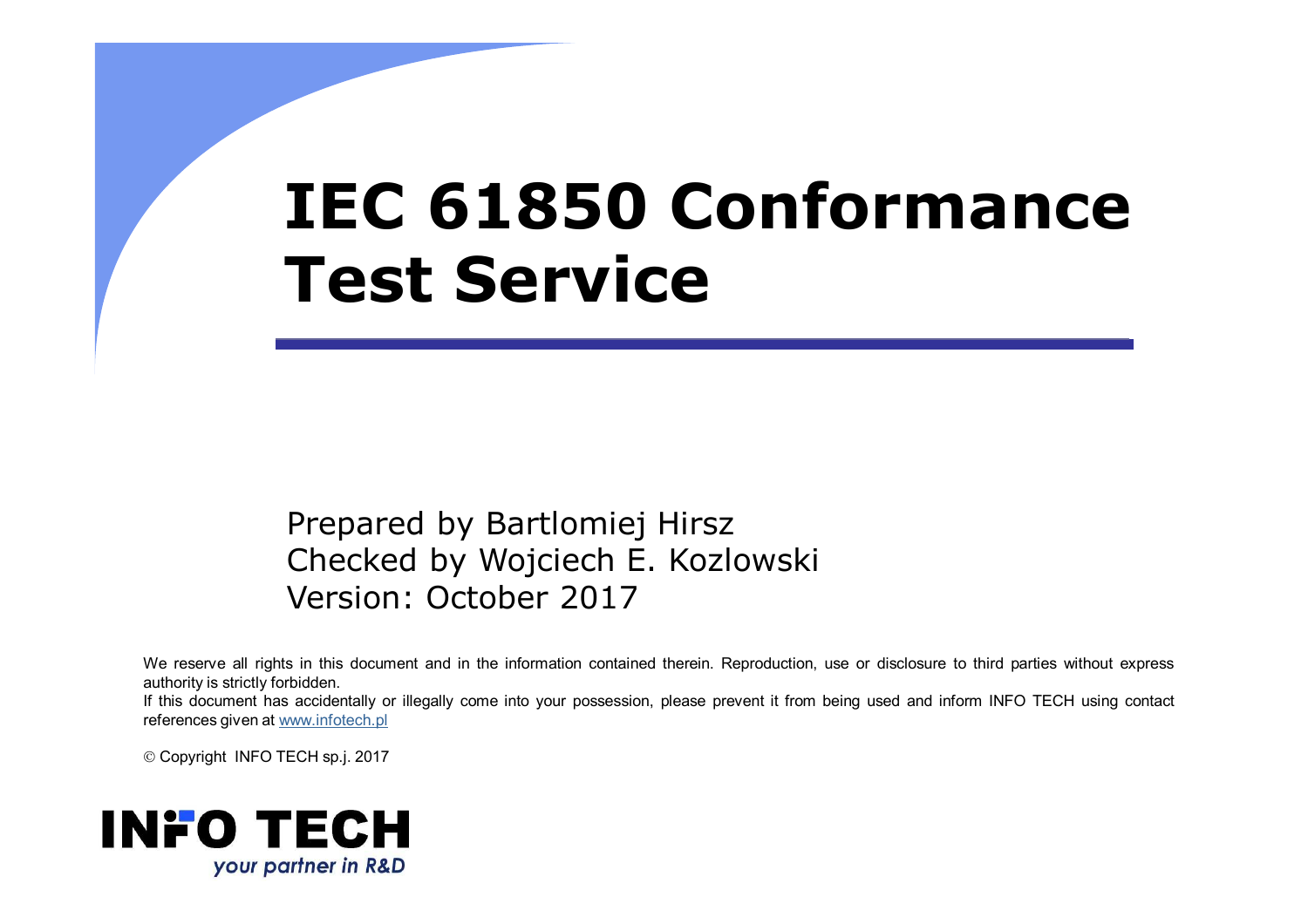# INFO TECH offers

#### $\Box$ **IEC 61850 conformance testing of server IEDs**

- $\Box$ Full coverage for all conformance test cases of **Edition 1** and **Edition 2**
- $\Box$ Automated testing environment – INFO TECH **61850 Tester System**
- $\Box$ Detailed test report with communication log for each test case
- $\Box$  Test service based on our experience in:
	- implementing the IEC 61850 source code library,
	- implementing communication interfaces in over 20 devices with confirmed conformance to the standard,
	- technical assistance to deploy IEC 61850 communication in tens of substation installations.
- $\Box$ Over <sup>10</sup> devices tested during the last 2 years
- $\Box$ **INFO TECH certificate issued after passing the test**

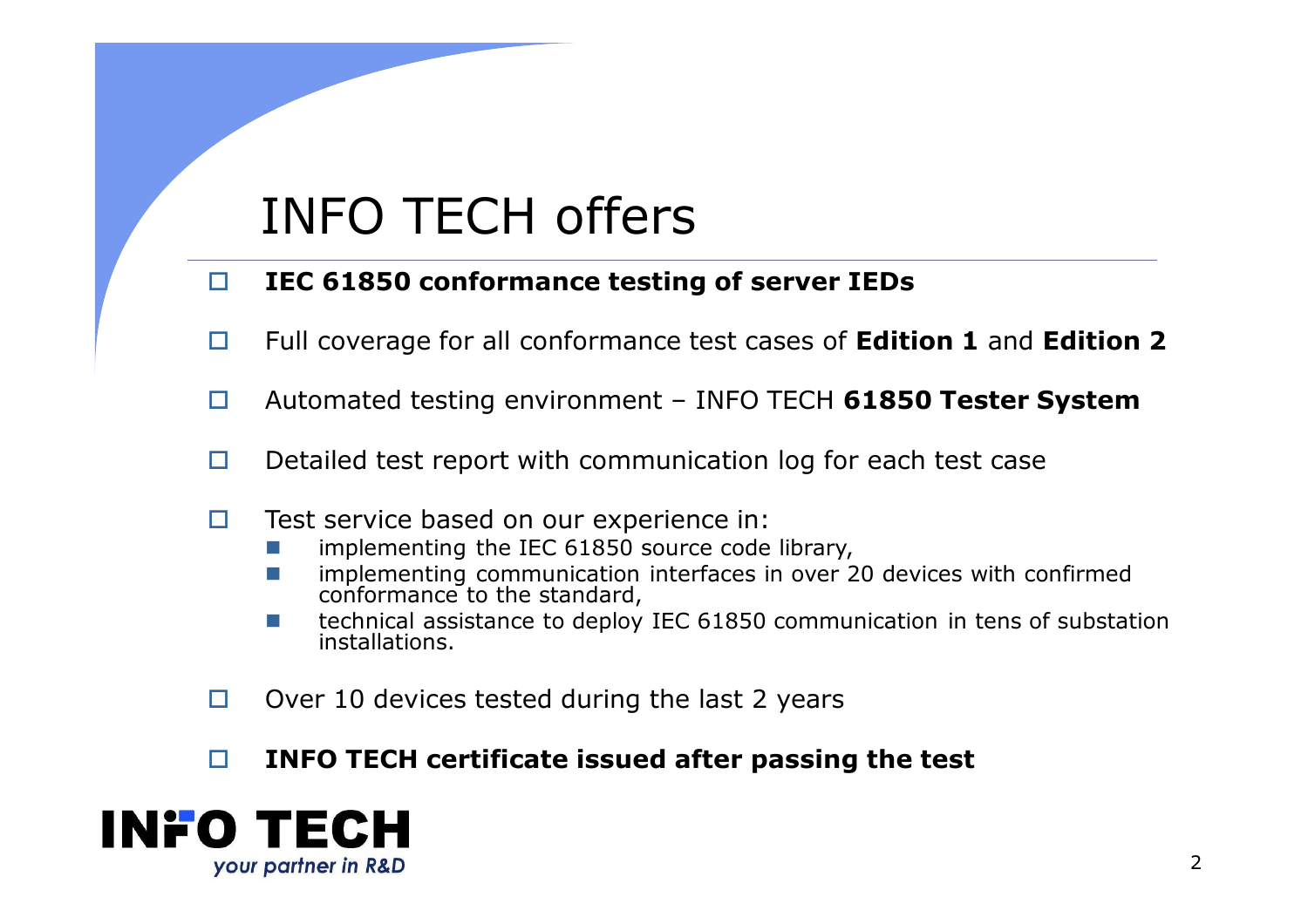# INFO TECH 61850 Tester Systemtesting environment



PIXIT and data model on DUT

procedures of Ed.1 and Ed.2

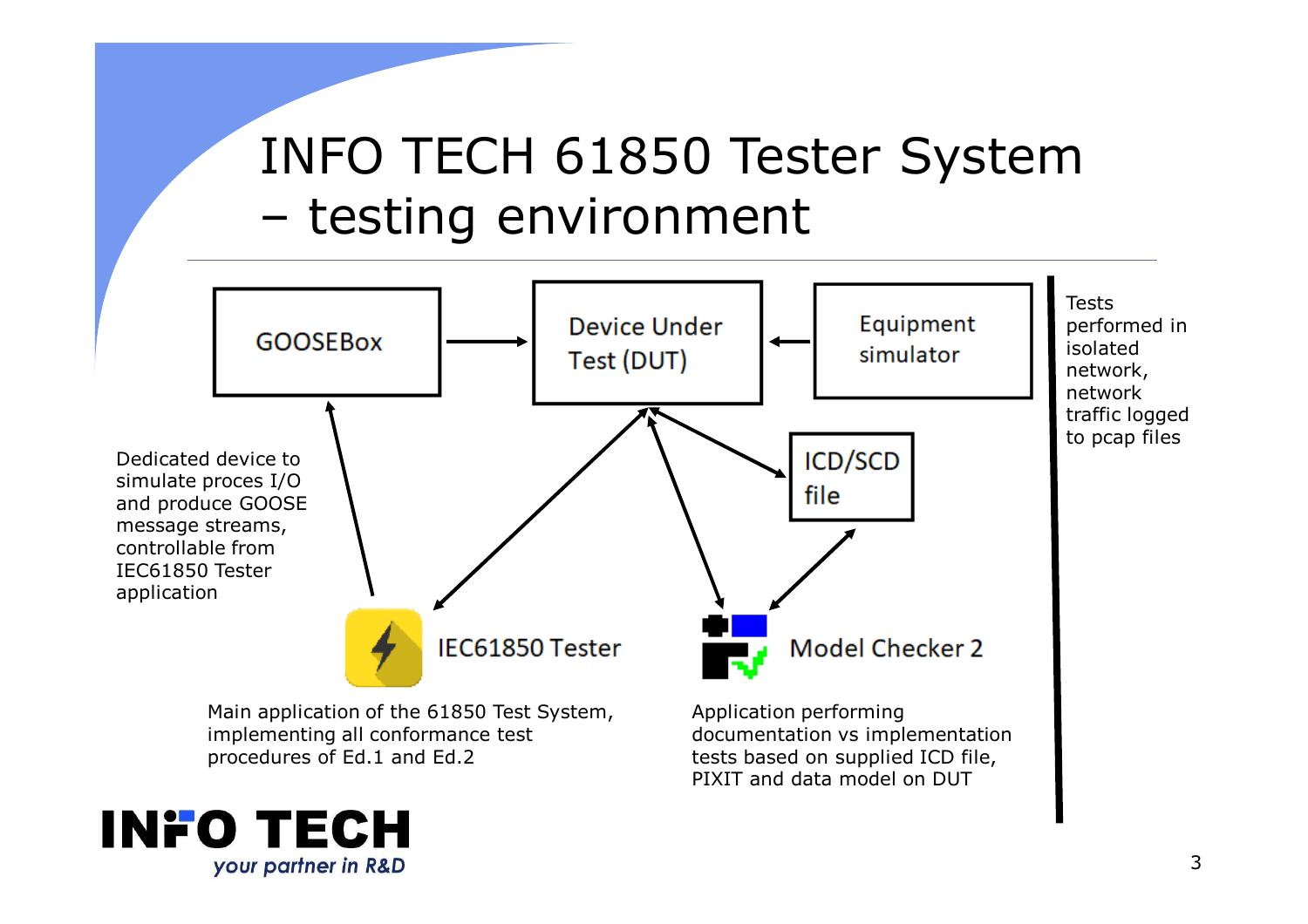# 61850 Tester – Basic features

- $\Box$ Automated testing
- $\Box$ Full coverage of IEC 61850 conformance test procedures defined for Edition 1 and for Edition 2 of the standard
- □ Each test case is represented by a script written in Python<br>□ Editor for creating and modifying test scripts  $\Box$
- $\Box$ Editor for creating and modifying test scripts
- $\Box$  Logging of communications with DUT
	- -Packet capure to .pcap file
	- -Errors and warnings to text file
- $\Box$ Easily configurable for different DUTs

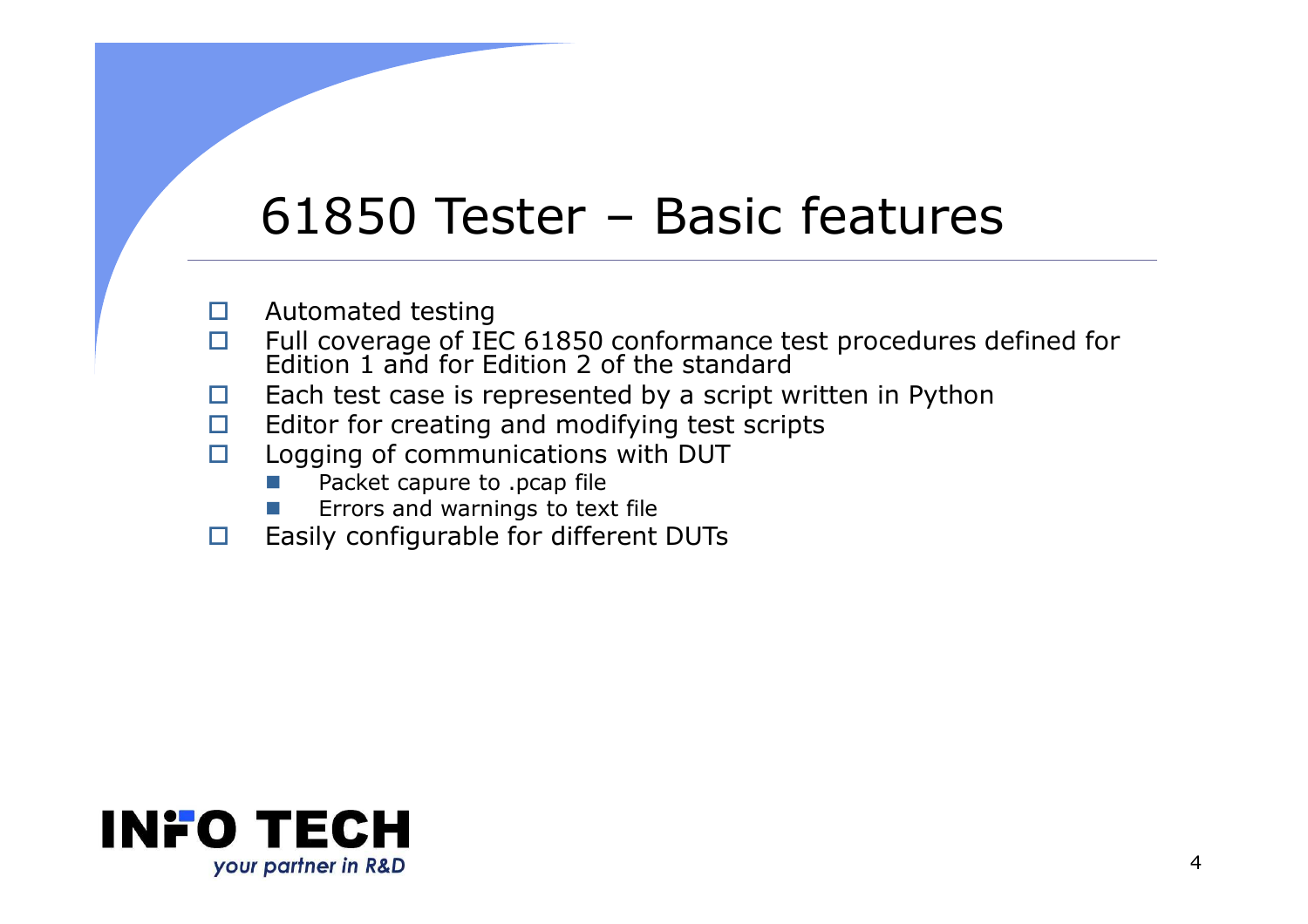# 61850 Tester – Basic features

- $\Box$ IEC 61850 client based on INFO TECH Library (DirectMMS part) with Python wrapper
- □ GOOSE communication library written in C++ with Python wrapper  $\Box$
- $\Box$ Time synchronization test cases written in Python
- $\Box$ The power and flexibility of Python applied to build test scripts

```
lst = list(map(list, itertools-product([0, 1], repeat=9)))lst = [[0]*x for x in 1st]lst = list(filter(lambda x: Util FilterSupported(x, suppLst), lst))
DirectMMSWrapper ClearReports(1)
print ('sBr2.1 Client configures an available BRCB using SetBRCBValues
```
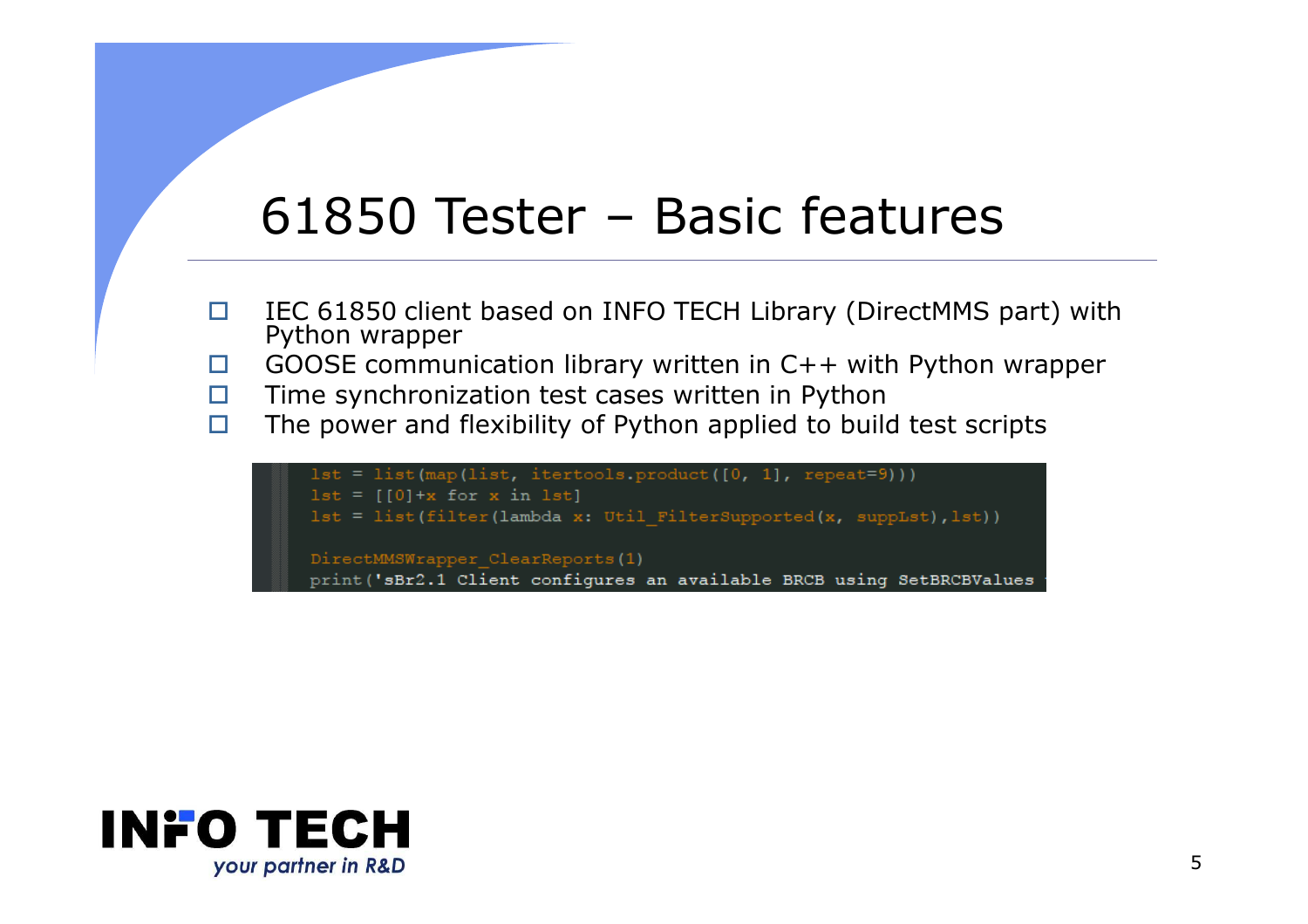# 61850 Tester – Initial View



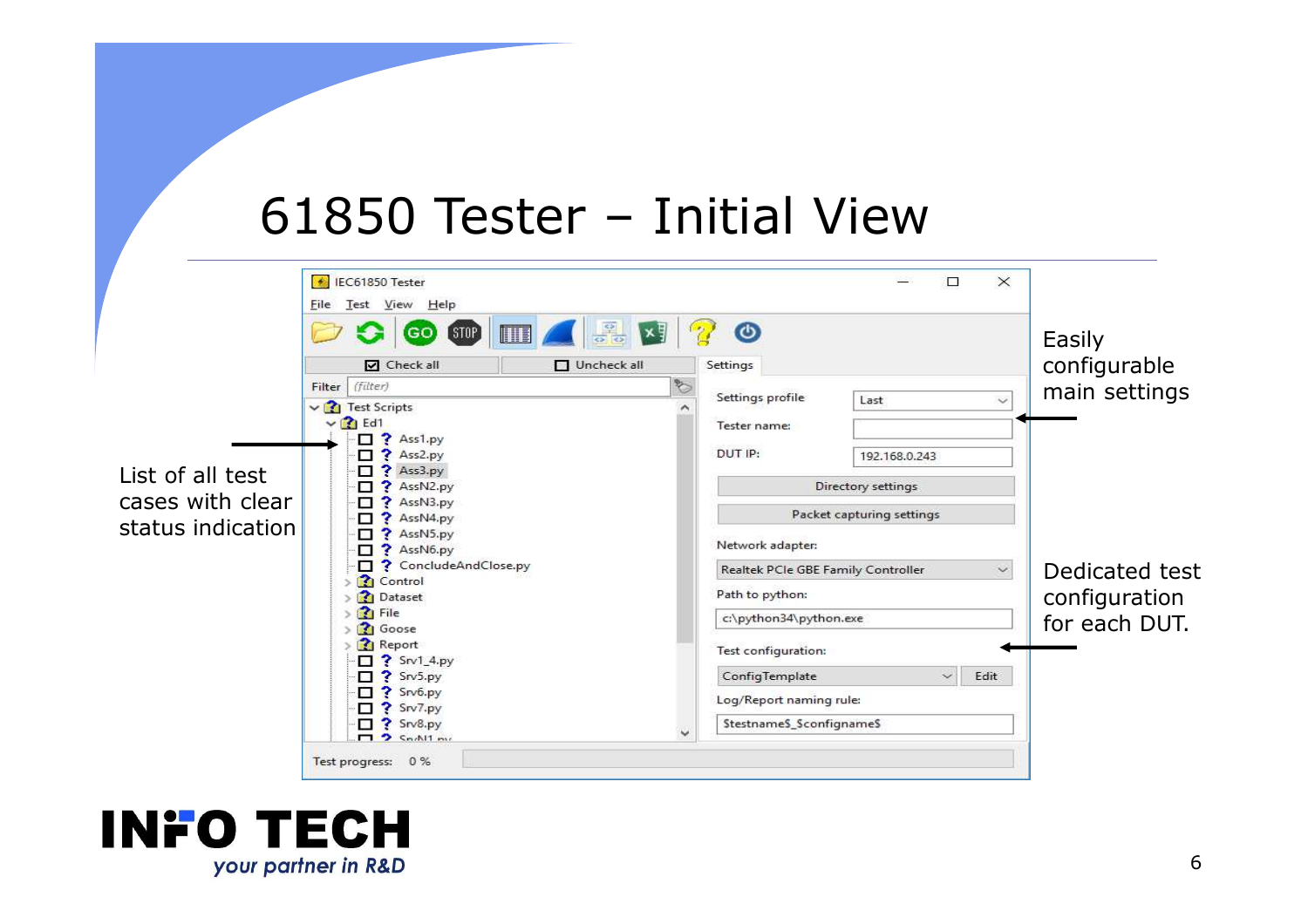### 61850 Tester – Configuration

| Selection of<br>test<br>configuration<br>for DUT               | Test configuration:<br>ConfigTemplate<br>Ashida<br>ConfigTemplate<br>Default                               | Edit                                                                                                                                                                  | $\left\lceil \frac{1}{2} \right\rceil$ Test configuration<br>Test configuration name:<br>Filter<br>Dataset                                                                                                                        | ConfigTemplate<br>DemoMeasurement/LLN0\$RP\$urcb01                                                                                | Download model<br>DemoMeasurement/LLN0\$DS1 Measurement<br>DemoMeasurement/LLN0\$RP\$urcb01                                                                                                   | $\Box$<br>$\checkmark$                  | $\times$ |
|----------------------------------------------------------------|------------------------------------------------------------------------------------------------------------|-----------------------------------------------------------------------------------------------------------------------------------------------------------------------|-----------------------------------------------------------------------------------------------------------------------------------------------------------------------------------------------------------------------------------|-----------------------------------------------------------------------------------------------------------------------------------|-----------------------------------------------------------------------------------------------------------------------------------------------------------------------------------------------|-----------------------------------------|----------|
| Packet capture<br>settings with<br>lists of capture<br>filters | Capture packet settings<br>Read timeout:<br>Portion of packet to capture:<br>Filter:<br>Mode:<br>$\vee$ QK | $\Box$<br>$\times$<br>20<br>65536<br>$er[16:2] = -0x88b8))$<br>lv.<br>((tcp port 102) or ((ether<br>tcp and port 102<br>((tcp port 102) or ((ether<br><b>X</b> Cancel | Urcb<br><b>Brcb</b><br>Other parameters<br>Key<br>BRCB.UnknownEntryID<br><b>BRCB.DatSetWAAccess</b><br><b>BRCB.IntgPdWAccess</b><br>BRCB.TrgOpsWAccess<br><b>BRCB.BufTmWAccess</b><br><b>BRCB.OptFldsWAccess</b><br>Add parameter | DemoMeasurement/LLN0\$BR\$brcb01<br>Value<br>0100000000000C36<br>dyn<br>dyn<br>dyn<br>dyn<br>dyn<br>Delete parameter<br>$\vee$ QK | DemoMeasurement/LLN0\$BR\$brcb01<br>DemoMeasurement/LLN0\$BR\$brcb01<br>DemoMeasurement/LLN0\$BR\$brcb02<br>DemoProtCtrl/LLN0\$BR\$brcb01<br>DemoProtCtrl/LLN0\$BR\$brcb02<br><b>X</b> Cancel | $\checkmark$<br>$\vert \vee \vert$<br>v |          |

Editable configuration files. DUT data model can be imported and used for test configuration.

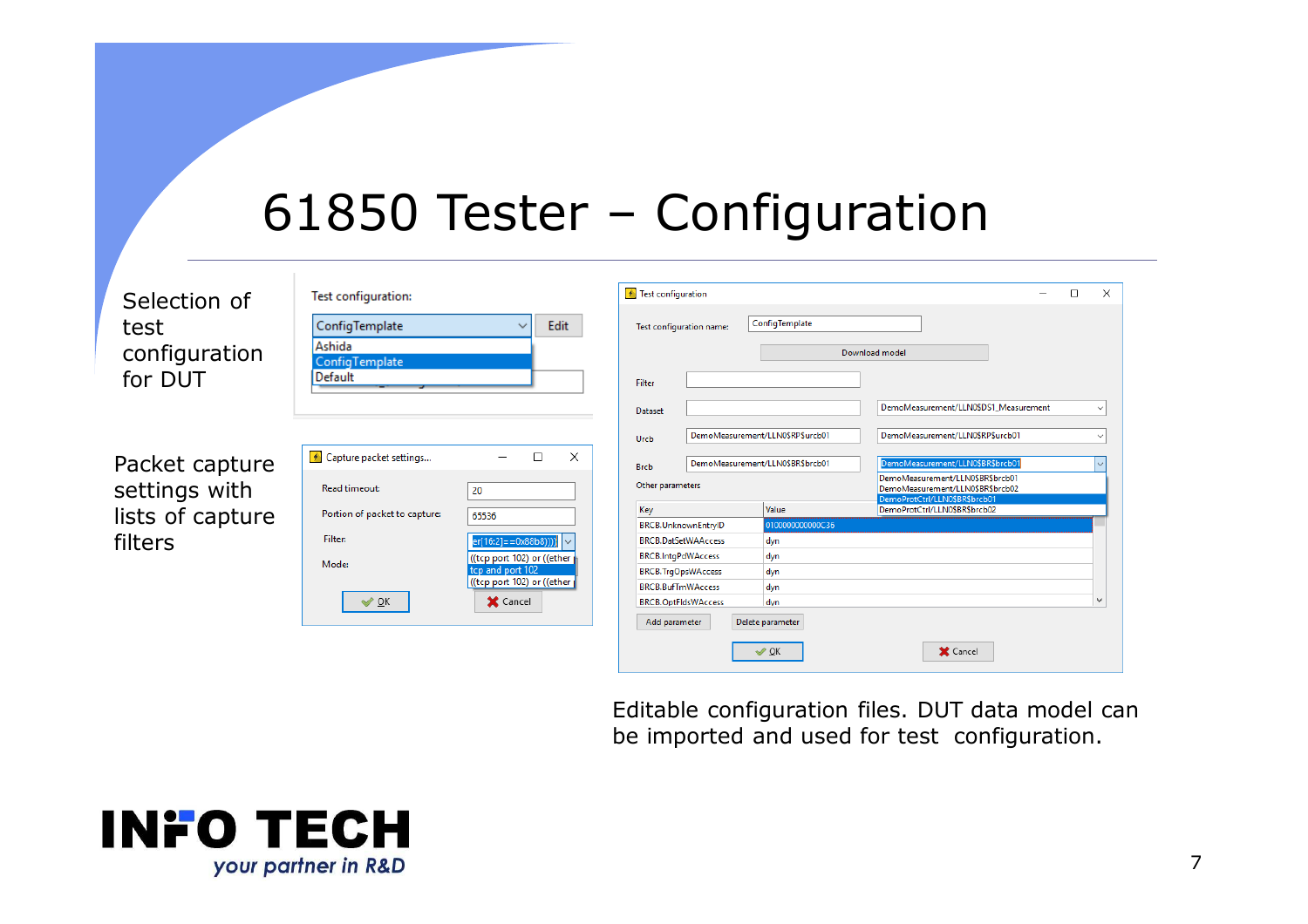# 61850 Tester – Files



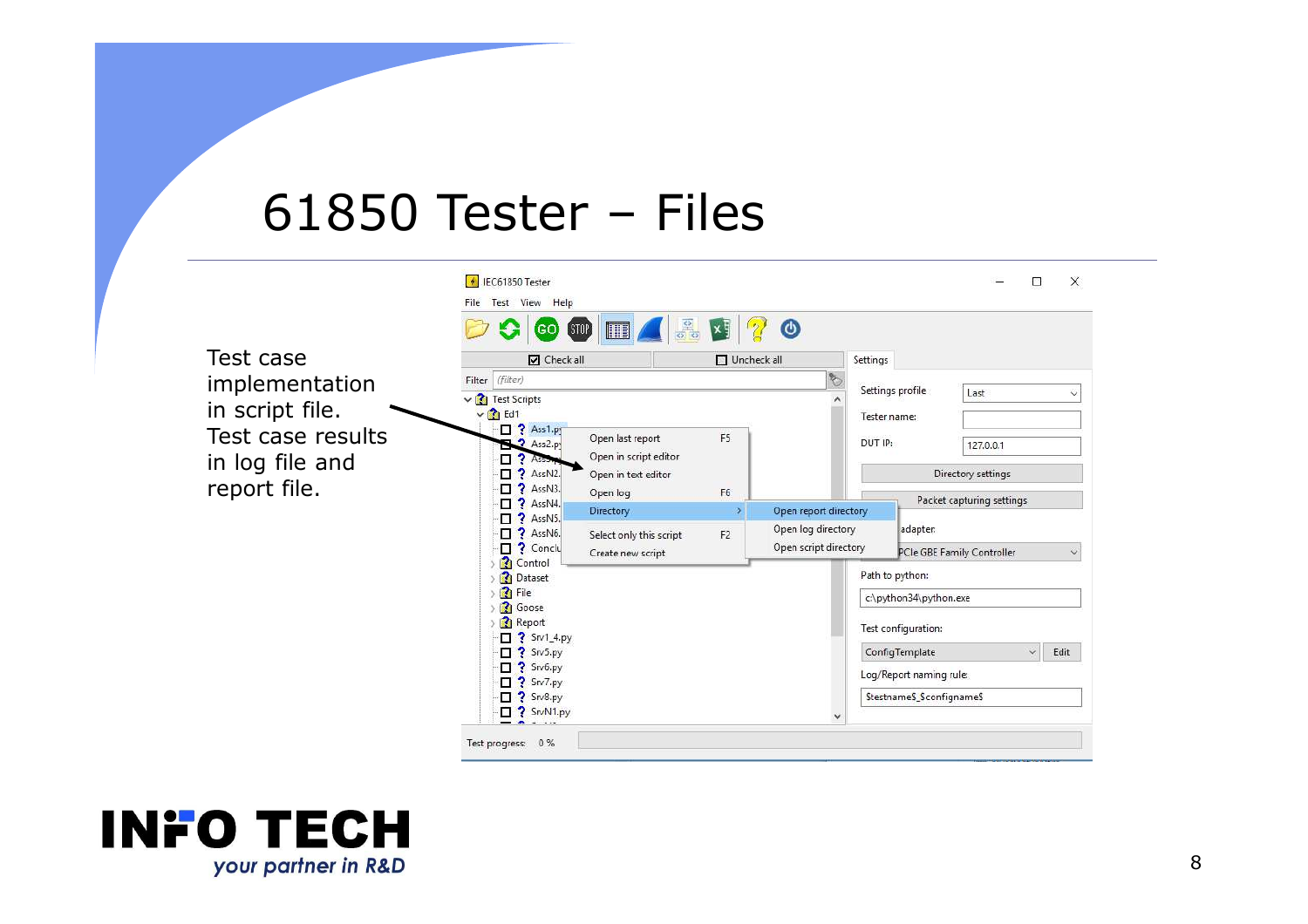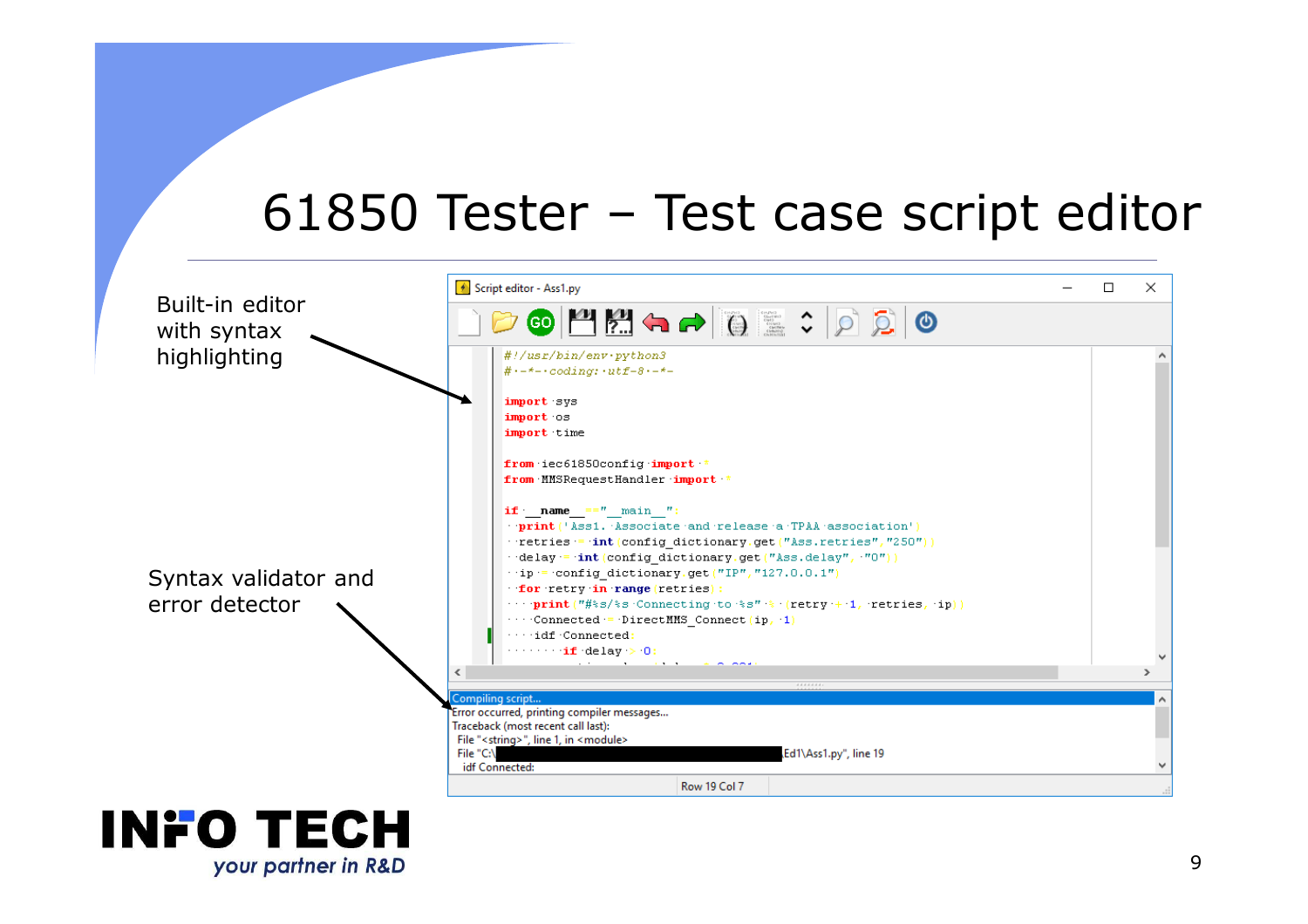#### 61850 Tester – Test log

|                     | $\left[\begin{smallmatrix}\phi\\ \phi\end{smallmatrix}\right]$ Test progress log                                            |  | $\times$ |
|---------------------|-----------------------------------------------------------------------------------------------------------------------------|--|----------|
|                     | 53 H XI E O                                                                                                                 |  |          |
|                     | Executing script Ass1 with configuration "ConfigTemplate" 1/1                                                               |  |          |
|                     | Current capture filter: ((tcp port 102) or ((ether proto 0x88b8) or (vlan and (et)<br>DirectMMS version: v1.0.75-0-g71dd5d2 |  |          |
|                     | Ass1. Associate and release a TPAA association                                                                              |  |          |
|                     | #1/5 Connecting to 192.168.0.24                                                                                             |  |          |
| All messages        | Closing connection #1/5<br>Disconnected from 192.168.0.24                                                                   |  |          |
| generated by the    | #2/5 Connecting to 192.168.0.24                                                                                             |  |          |
|                     | Closing connection #2/5                                                                                                     |  |          |
| test script are     | Disconnected from 192.168.0.24                                                                                              |  |          |
| displayed in a      | #3/5 Connecting to 192.168.0.24<br>Closing connection #3/5                                                                  |  |          |
| separate window     | Disconnected from 192.168.0.24                                                                                              |  |          |
| and logged to       | #4/5 Connecting to 192.168.0.24                                                                                             |  |          |
| text file           | Closing connection #4/5<br>Disconnected from 192.168.0.24                                                                   |  |          |
|                     | #5/5 Connecting to 192.168.0.24                                                                                             |  |          |
|                     | Closing connection #5/5                                                                                                     |  |          |
|                     | Disconnected from 192.168.0.24                                                                                              |  |          |
|                     | Ass1 test result: Passed                                                                                                    |  |          |
|                     |                                                                                                                             |  |          |
|                     | ∢                                                                                                                           |  |          |
|                     | Captured packets: 1                                                                                                         |  |          |
|                     |                                                                                                                             |  |          |
|                     | Counter for live packet                                                                                                     |  |          |
| INFO TECH           | capture                                                                                                                     |  |          |
|                     |                                                                                                                             |  |          |
| your partner in R&D |                                                                                                                             |  |          |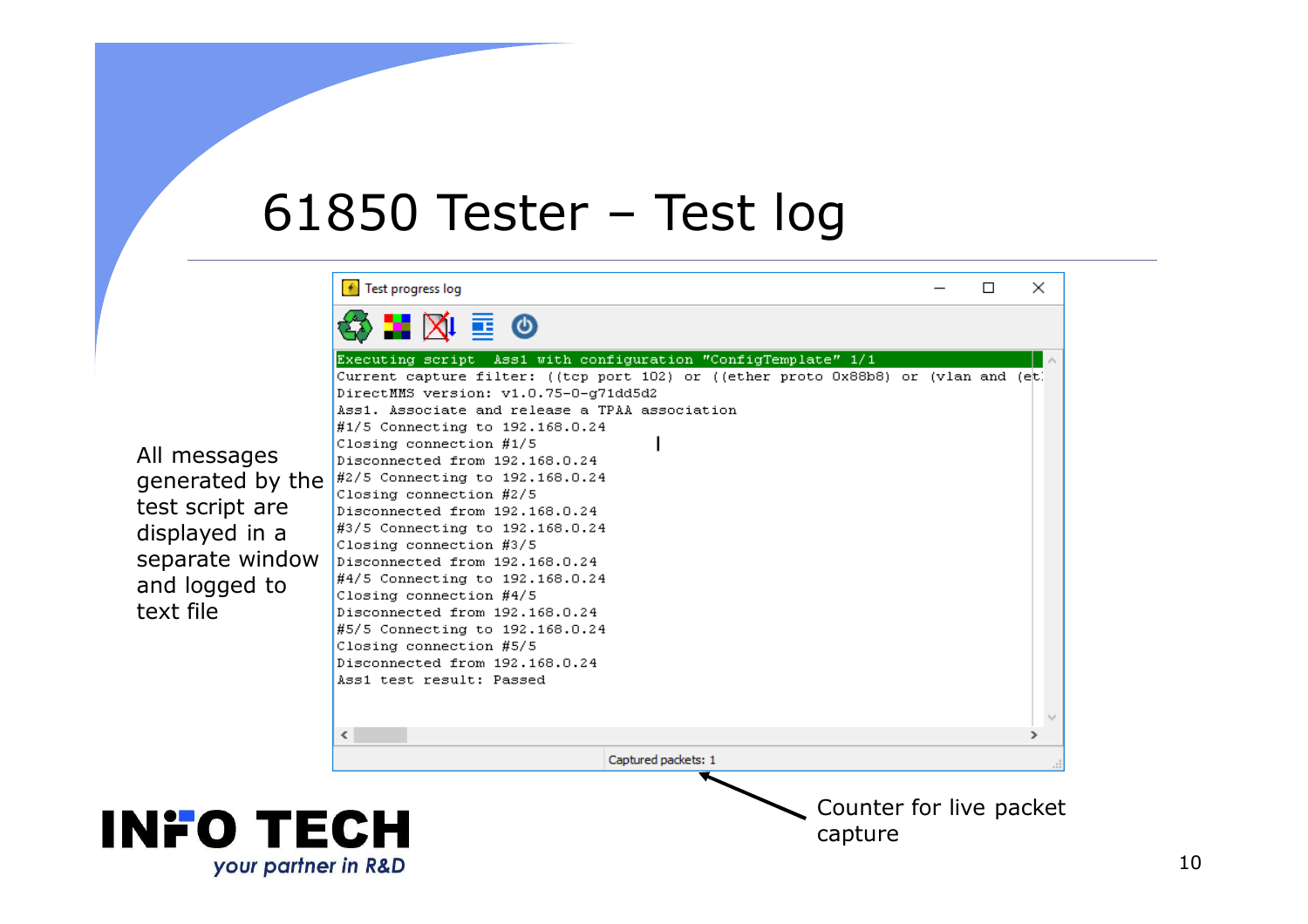#### 61850 Tester – Test progress

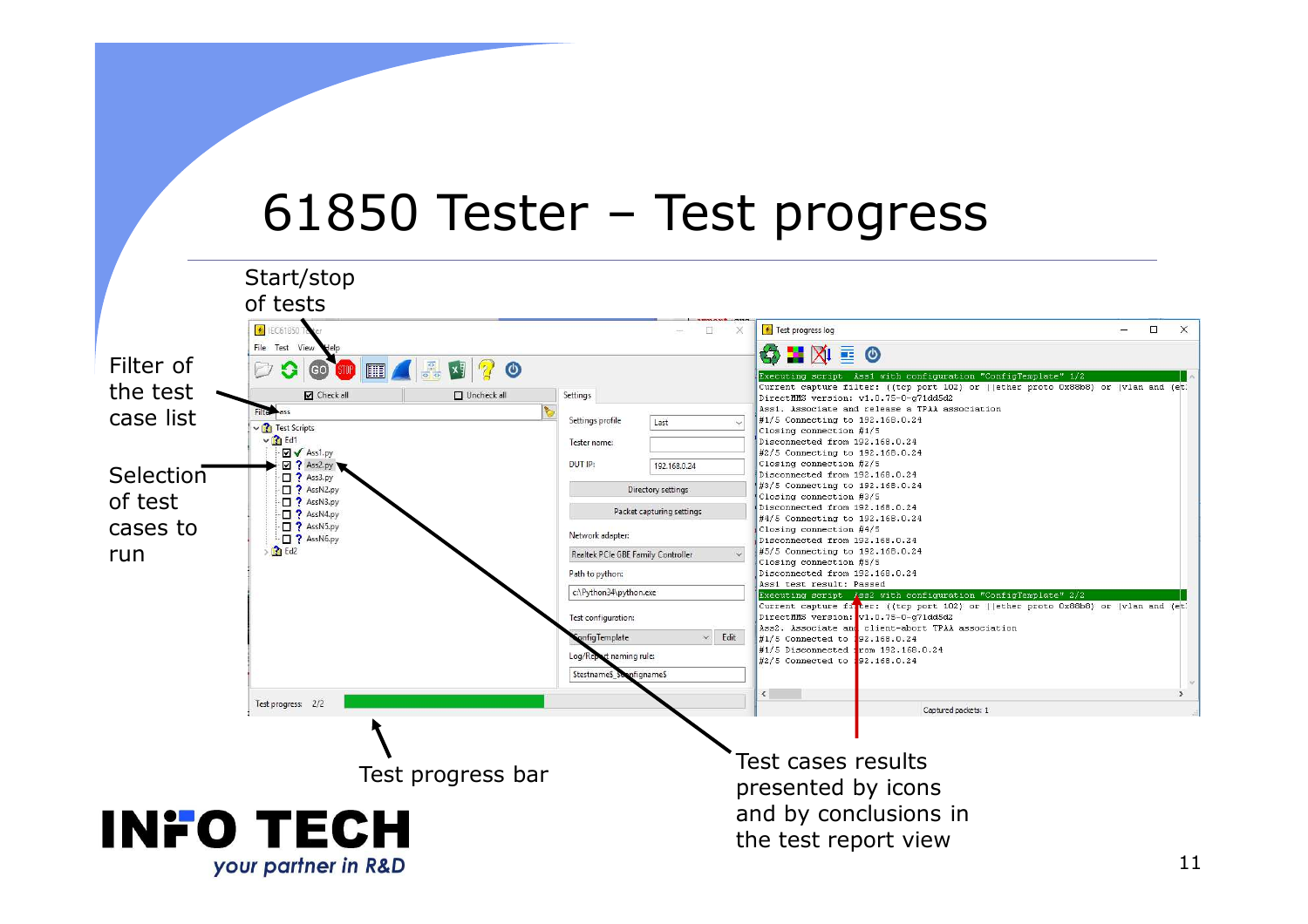#### 61850 Tester – Test output

Udostępnianie

 $\therefore$   $\uparrow$   $\qquad$   $\rightarrow$  61850 > IEC61850TesterPy > Pcap logs

Nazwa

Widok

 $\Box$   $\Box$   $\Box$   $\neq$  | Pcap logs

 $\leftarrow$   $\rightarrow$ 

Narzedzia główne

Packet capture file (communicationlog) for each test<br>case case

Detailed analysis of DUT behaviorpossible using e.g.<br>WireShark analyzer WireShark analyzer

**INFO TECH** 

your partner in R&D

|                          | <b>PEAN MOSTER</b>                          |                                        | Ass1_ConfigTemplate.pcap                                                                 |              | 12.10.2017 10:42 | Wireshark capture               |                              | 1 KB         |
|--------------------------|---------------------------------------------|----------------------------------------|------------------------------------------------------------------------------------------|--------------|------------------|---------------------------------|------------------------------|--------------|
|                          | <b>C</b> OneDrive                           |                                        | Ass2_ConfigTemplate.pcap                                                                 |              | 12.10.2017 10:42 | Wireshark capture               |                              | <b>16 KB</b> |
|                          | Ten komputer                                |                                        |                                                                                          |              |                  |                                 |                              |              |
|                          | Sieć                                        |                                        |                                                                                          |              |                  |                                 |                              |              |
|                          |                                             |                                        |                                                                                          |              |                  |                                 |                              |              |
|                          | • Grupa domowa                              |                                        |                                                                                          |              |                  |                                 |                              |              |
|                          |                                             |                                        |                                                                                          |              |                  |                                 |                              |              |
|                          |                                             |                                        |                                                                                          |              |                  |                                 |                              |              |
|                          | Elementy: 2                                 |                                        |                                                                                          |              |                  |                                 |                              | 胆目           |
|                          |                                             |                                        |                                                                                          |              |                  |                                 |                              |              |
|                          | Gos2_ConfigTemplate.pcap                    |                                        |                                                                                          |              |                  |                                 |                              | □            |
| Plik                     |                                             |                                        | Edytuj Widok Idź Przechwytuj Analizuj Statystyki Telefonia Bezprzewodowe Narzędzia Pomoc |              |                  |                                 |                              |              |
|                          | $\circ$ $\circ$                             | <b>MXCQQOQT</b>                        | $\sqrt{3}$ , $\frac{1}{2}$ , $\frac{1}{2}$<br>$Q$ $Q$ $Q$ $H$                            |              |                  |                                 |                              |              |
|                          | Zastosuj filtr wyświetlania <ctrl-></ctrl-> |                                        |                                                                                          |              |                  |                                 | $\rightarrow$<br>- Wyrażenie |              |
| No.                      | Time                                        | Source                                 | Destination                                                                              | Protocol     |                  | Length confirmedServiceResponse | Source Port                  | Info         |
|                          | 1 0.000000                                  | Nse 00:04:7d                           | Iec-Tc57 01:00:11                                                                        | GOOSE        | 148              |                                 |                              |              |
|                          | 2 0.715048                                  | Nse 00:04:7d                           | Iec-Tc57 01:00:10                                                                        | GOOSE        | 754              |                                 |                              |              |
|                          | 3 3.316124                                  | Nse 00:04:7d                           | Iec-Tc57 01:00:10                                                                        | GOOSE        | 754              |                                 |                              |              |
|                          | 44.096500                                   | Nse_00:04:7d                           | Iec-Tc57 01:00:11                                                                        | GOOSE        | 148              |                                 |                              |              |
|                          | 5 5.919048                                  | Nse 00:04:7d                           | Iec-Tc57 01:00:10                                                                        | GOOSE        | 754              |                                 |                              |              |
|                          | 6 8.193336                                  | Nse 00:04:7d                           | Iec-Tc57 01:00:11                                                                        | <b>GOOSE</b> | 148              |                                 |                              |              |
|                          | 7 8.543770                                  | Nse 00:04:7d                           | Iec-Tc57 01:00:10                                                                        | GOOSE        | 754              |                                 |                              |              |
|                          | 8 11.153818                                 | Nse_00:04:7d                           | Iec-Tc57 01:00:10                                                                        | GOOSE        | 754              |                                 |                              |              |
|                          | 9 12.289809                                 | Nse 00:04:7d                           | Iec-Tc57 01:00:11                                                                        | GOOSE        | 148              |                                 |                              |              |
|                          | 10 13.755922                                | Nse 00:04:7d                           | Iec-Tc57 01:00:10                                                                        | GOOSE        | 754              |                                 |                              |              |
|                          | 11 16.356821                                | Nse 00:04:7d                           | Iec-Tc57 01:00:10                                                                        | GOOSE        | 754              |                                 |                              |              |
|                          | 12 16.386292                                | Nse 00:04:7d                           | Iec-Tc57 01:00:11                                                                        | GOOSE        | 148              |                                 |                              |              |
|                          | 13 18.954178                                | Nse 00:04:7d                           | Iec-Tc57_01:00:10                                                                        | GOOSE        | 754              |                                 |                              |              |
|                          |                                             |                                        |                                                                                          |              |                  |                                 |                              |              |
| $\overline{\phantom{a}}$ |                                             | t: Oct 12, 2017 05:40:51.676499843 UTC |                                                                                          |              |                  |                                 |                              |              |
|                          |                                             |                                        |                                                                                          |              |                  |                                 |                              |              |
|                          | stNum: 1                                    |                                        |                                                                                          |              |                  |                                 |                              |              |
|                          | sqNum: 4192                                 |                                        |                                                                                          |              |                  |                                 |                              |              |
|                          | test: False                                 |                                        |                                                                                          |              |                  |                                 |                              |              |
|                          | confRev: 1                                  |                                        |                                                                                          |              |                  |                                 |                              |              |
|                          | ndsCom: False                               |                                        |                                                                                          |              |                  |                                 |                              |              |
|                          | numDatSetEntries: 32                        |                                        |                                                                                          |              |                  |                                 |                              |              |
|                          | > allData: 32 items                         |                                        |                                                                                          |              |                  |                                 |                              |              |



 $\Box$ 

Rozmiar

V 라 Przeszukaj: Pcap logs

Data modyfikacji Typ

 $\times$ 

 $\sim$   $\bullet$ 

 $\mathcal{L}$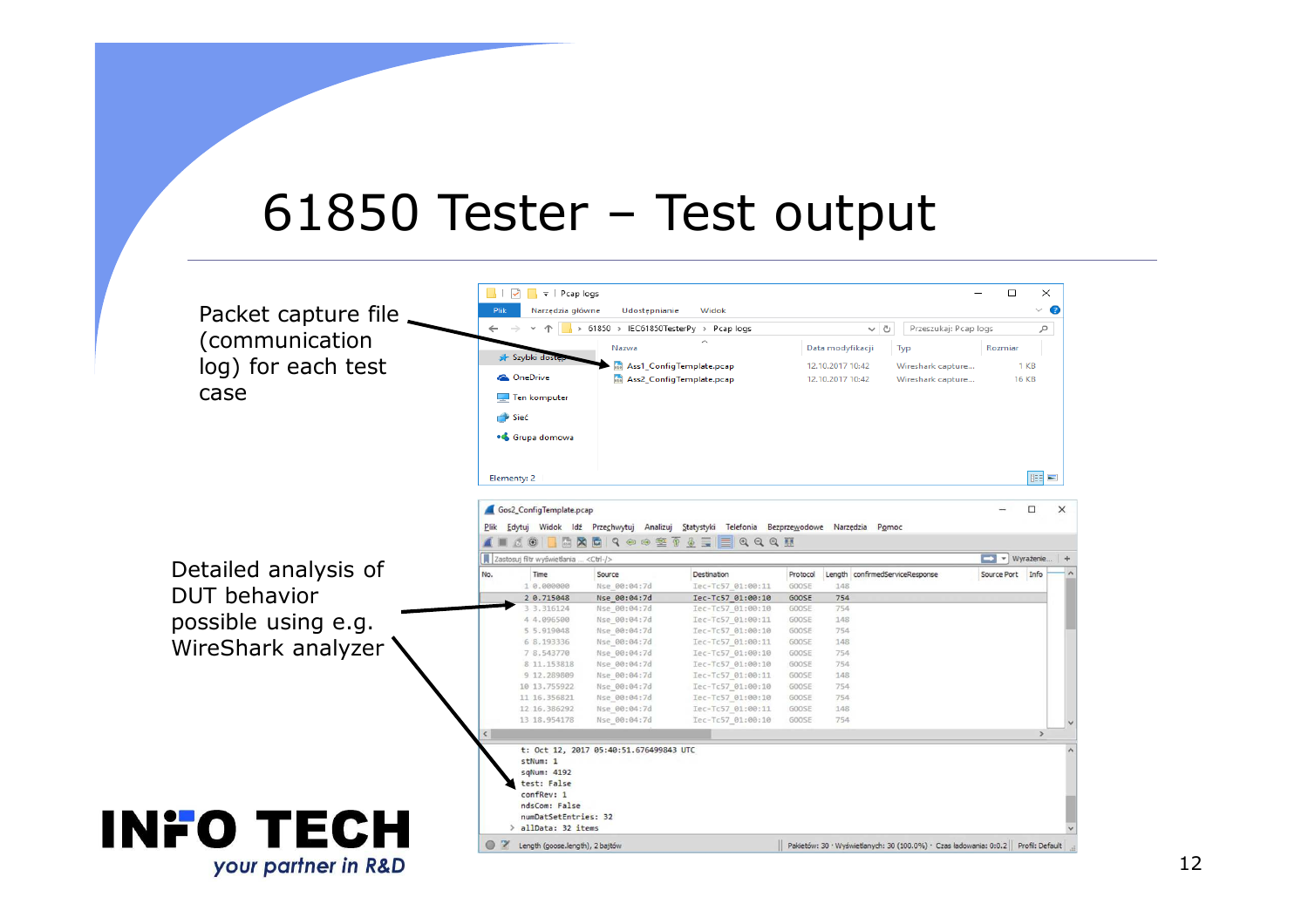#### 61850 Tester – Test output

Udostepnianie

> 61850 > IEC61850TesterPy > Scripts Output

Widol

 $\Box$   $\Box$   $\Box$   $\equiv$  Scripts Output

Narzedzia główne

Test report file for each test case

Test case conduct is tracable step by step



 $\Box$ 

Przeszukaj: Scripts Output

 $\vee$  0

 $\times$ 

 $\vee$   $\sqrt{2}$ 

م

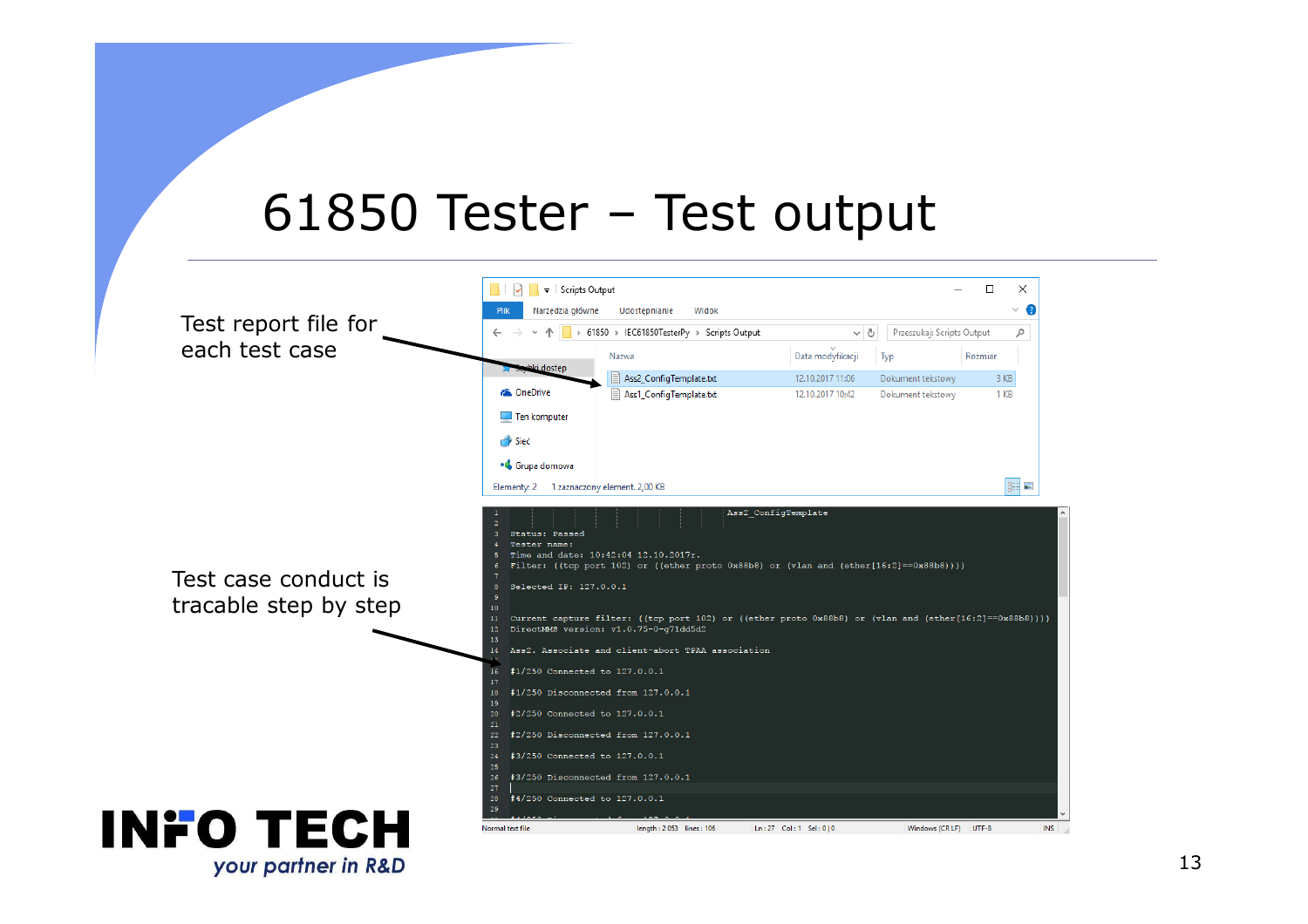# 61850 Tester - GOOSEBox

- $\Box$ **Process end simulator for DUT**
- $\Box$ Equipped with 4 controllable output relays to operate on DUT inputs
- $\Box$ □ Runs IEC 61850 server<br>□ Outputs controllable th
- $\Box$ □ Outputs controllable through MMS or GOOSE communication<br>□ Sunnort for automated testing
- $\Box$ **Support for automated testing**

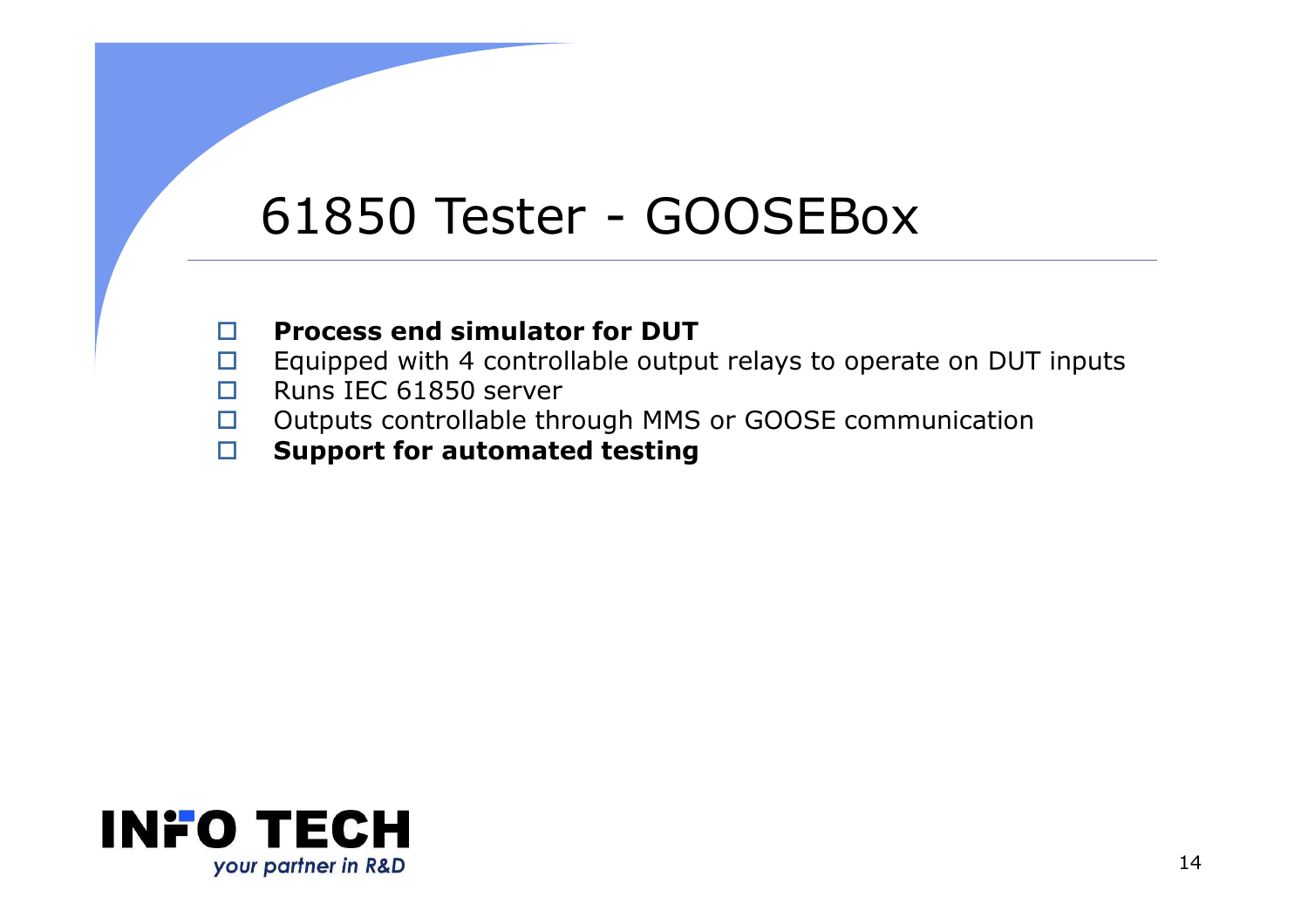## 61850 Model Checker 2

 $\Box$ **ICD file check against SCL scheme**

#### $\Box$ **Verification of ICD file against on-line exploration**

- $\Box$ Info Tech DirectMMS library used for communication with DUT
- $\Box$  Documentation tests include:
	- -Comparing ICD with actual data names, data types, data-sets, pre-defined values exposed by DUT in the network,
	- -Verification of proper initialization of control models,
	- -Verification of presence of mandatory and conditional objects (true cases),
	- -Verification of non-presence of conditional objects (false cases),
	- -Verification of data model mapping according to applicable SCSM,
	- -Verification of value ranges,
	- -Verification of order of data objects,
	- -Verification of data model extensions and compliance with the rules.

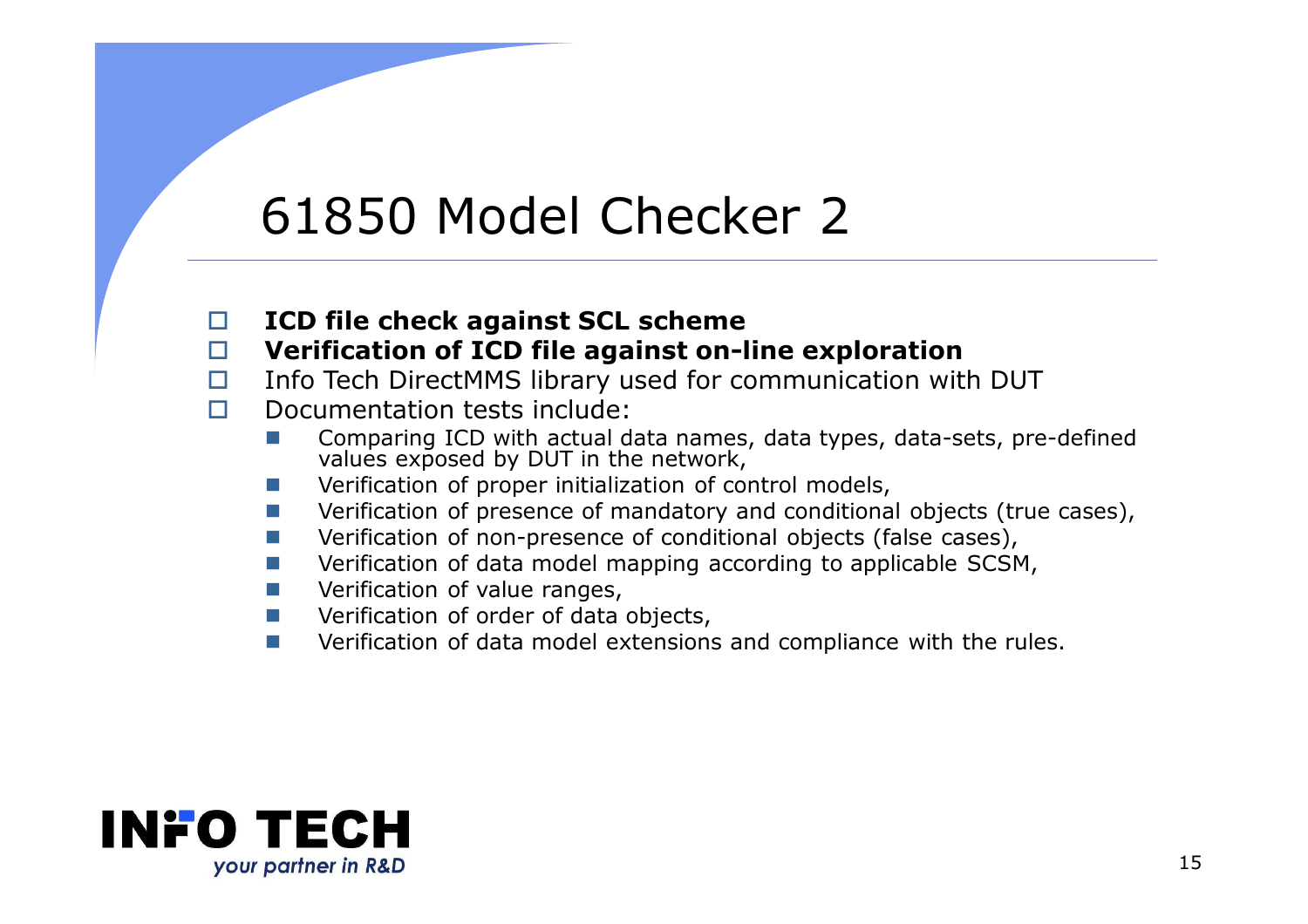### 61850 Model Checker 2 – Initial View

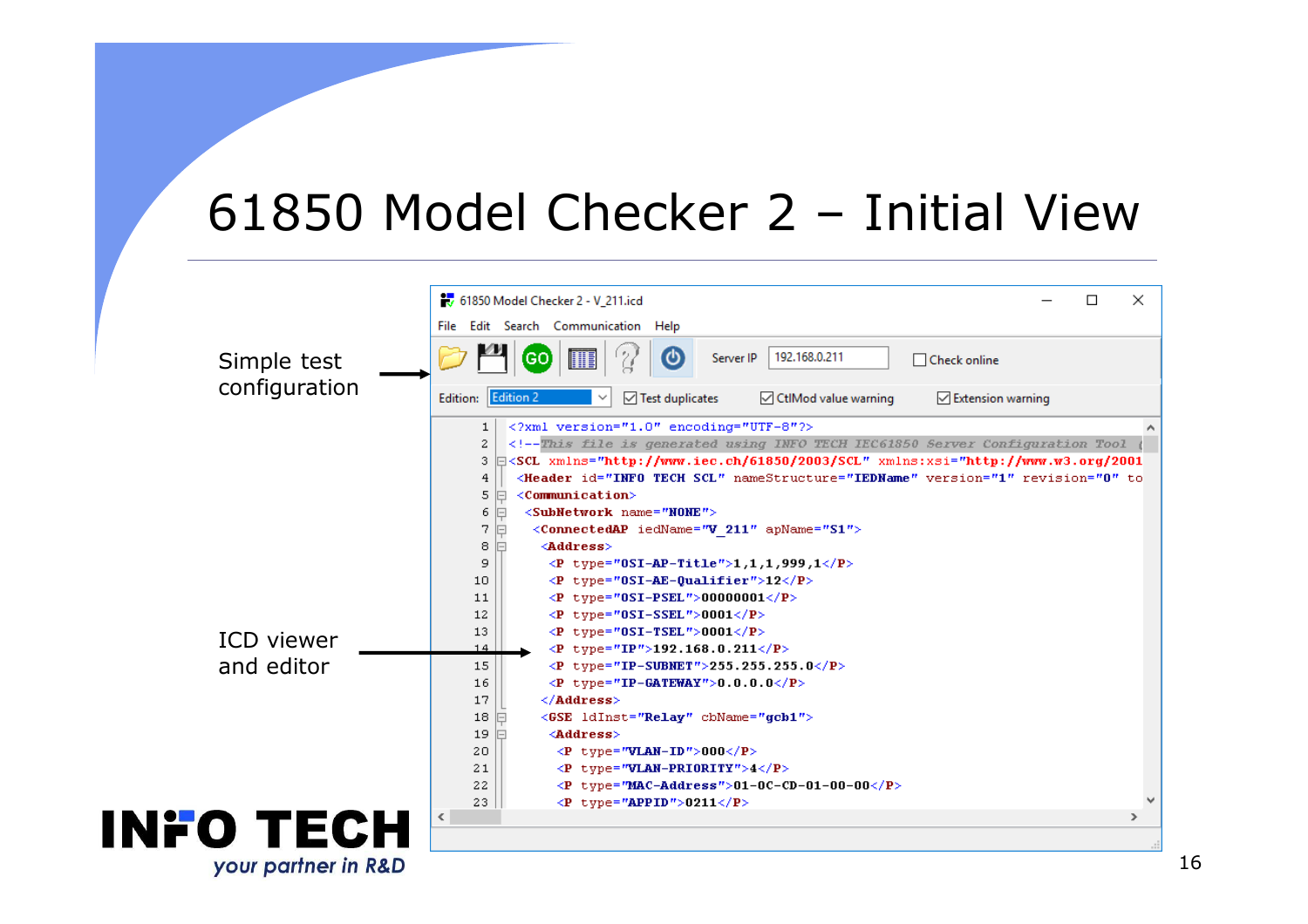# 61850 Model Checker 2 – Configuration



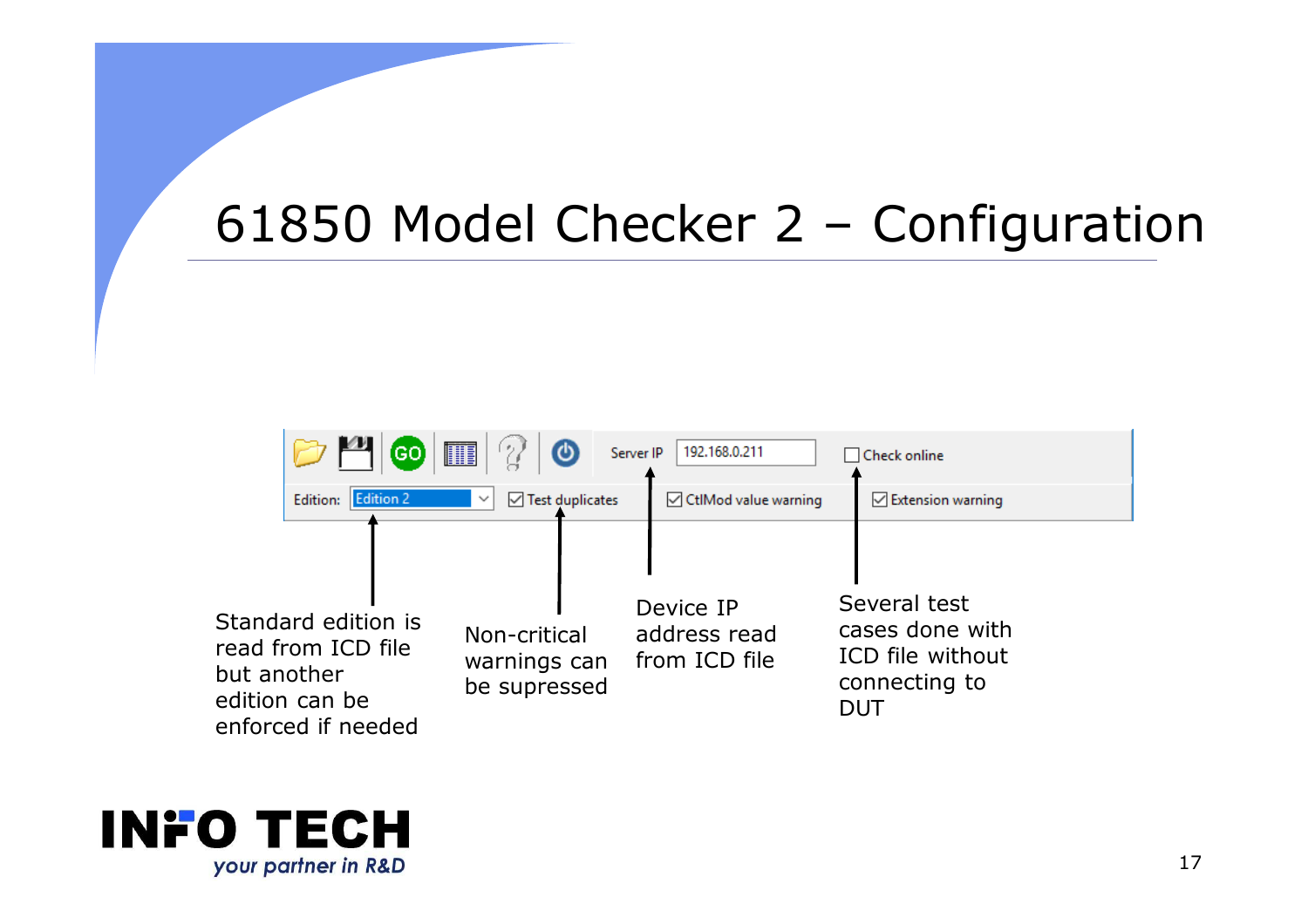# 61850 Model Checker 2 - Log

After the test completion all information is displayed in the log window and can be saved to a file



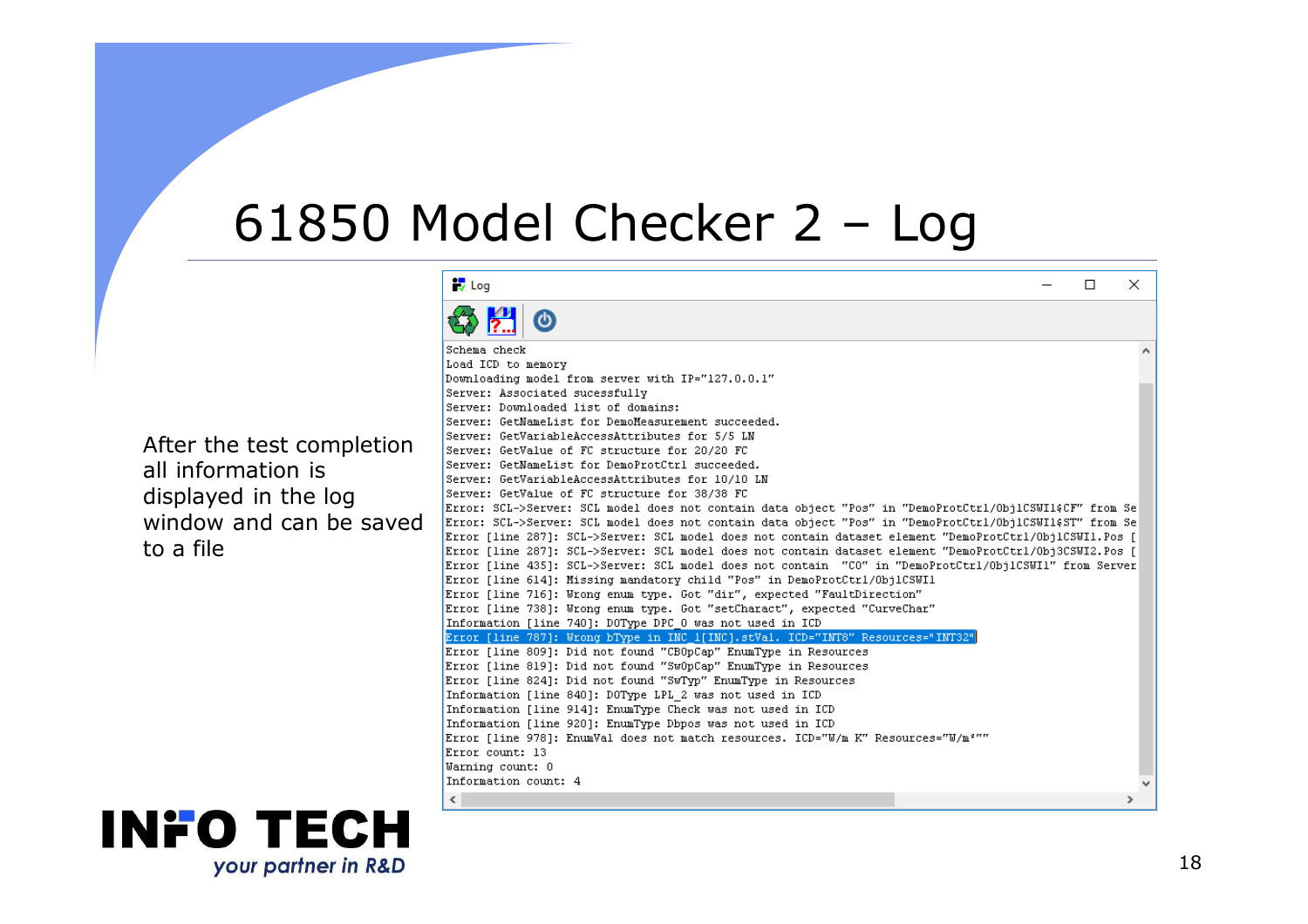### 61850 Model Checker 2

Built-in editor allows for quick corrections in the tested ICD file to repeat of the test

Gutter icons help to locate problems without referring to log window

#### **INFO TECH** your partner in R&D

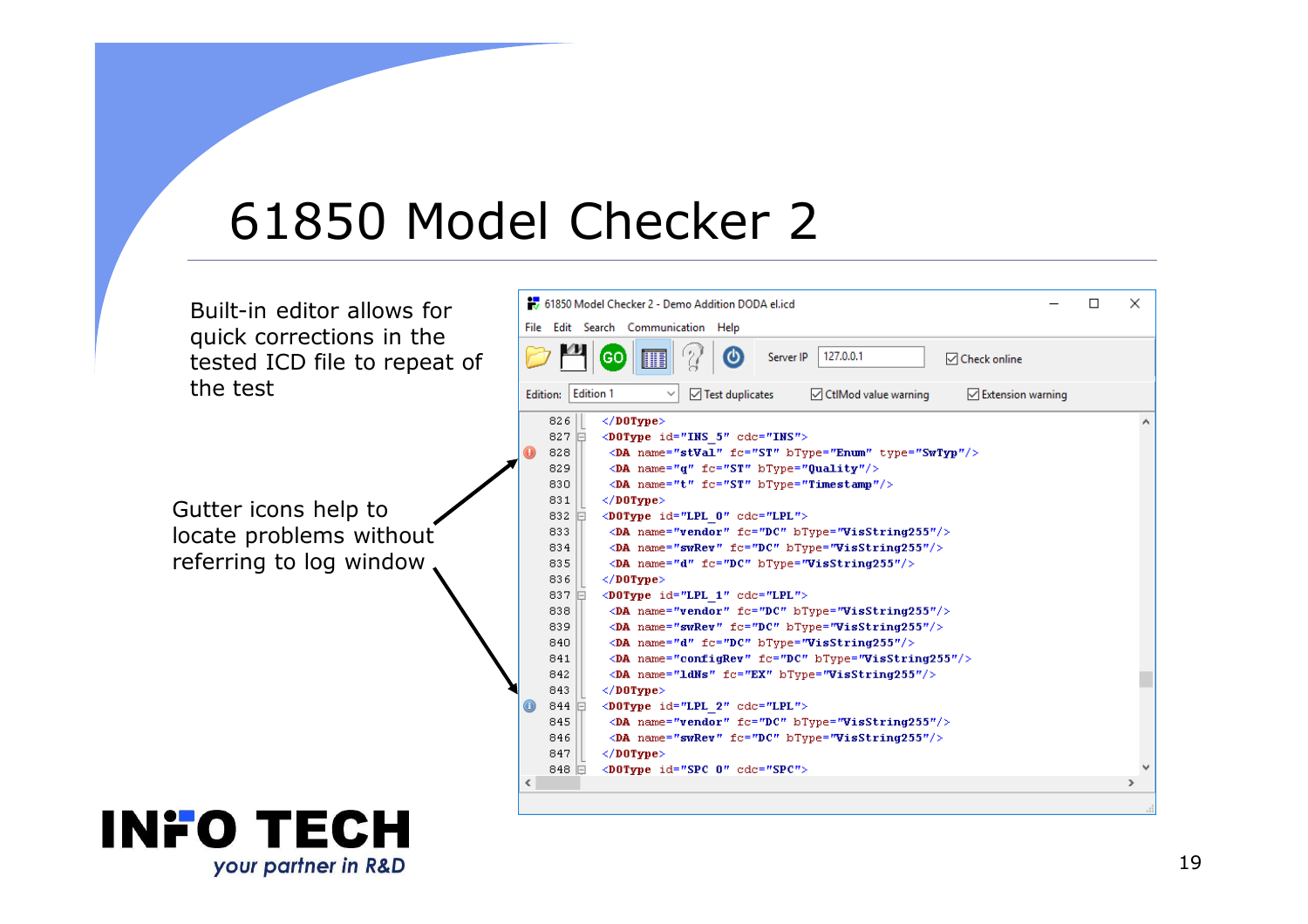#### 61850 Model Checker 2

| 61850 Model Checker 2 - Demo Addition DODA el.icd                                                                                                                                                                                                                                                                                                                                                                                                                                                                                                                                                                                                                                                                                                                                                                                                                                                                                                                                                                                                                                                                                                                                                                                                                                  | <b>PV</b> Log<br>巨<br>×                                                                                                                                                                   | $\Box$                                                                                                                                                                                                                                                                                                                                                                                                                                                                                                                                                                                                                                                                                                                                                                                                                                                                                                                                                                                                                                                                                                                                                                                                                                                                                                                                                                                                                                                                                                                                                                                                                                                                                                                                                                |
|------------------------------------------------------------------------------------------------------------------------------------------------------------------------------------------------------------------------------------------------------------------------------------------------------------------------------------------------------------------------------------------------------------------------------------------------------------------------------------------------------------------------------------------------------------------------------------------------------------------------------------------------------------------------------------------------------------------------------------------------------------------------------------------------------------------------------------------------------------------------------------------------------------------------------------------------------------------------------------------------------------------------------------------------------------------------------------------------------------------------------------------------------------------------------------------------------------------------------------------------------------------------------------|-------------------------------------------------------------------------------------------------------------------------------------------------------------------------------------------|-----------------------------------------------------------------------------------------------------------------------------------------------------------------------------------------------------------------------------------------------------------------------------------------------------------------------------------------------------------------------------------------------------------------------------------------------------------------------------------------------------------------------------------------------------------------------------------------------------------------------------------------------------------------------------------------------------------------------------------------------------------------------------------------------------------------------------------------------------------------------------------------------------------------------------------------------------------------------------------------------------------------------------------------------------------------------------------------------------------------------------------------------------------------------------------------------------------------------------------------------------------------------------------------------------------------------------------------------------------------------------------------------------------------------------------------------------------------------------------------------------------------------------------------------------------------------------------------------------------------------------------------------------------------------------------------------------------------------------------------------------------------------|
| File Edit Search Communication Help<br>127,0.0.1<br>Ό<br>Server IP<br>GO                                                                                                                                                                                                                                                                                                                                                                                                                                                                                                                                                                                                                                                                                                                                                                                                                                                                                                                                                                                                                                                                                                                                                                                                           | <b>M</b><br>$\left\langle \right\rangle$<br>$\circ$<br>$\triangledown$ Check online                                                                                                       |                                                                                                                                                                                                                                                                                                                                                                                                                                                                                                                                                                                                                                                                                                                                                                                                                                                                                                                                                                                                                                                                                                                                                                                                                                                                                                                                                                                                                                                                                                                                                                                                                                                                                                                                                                       |
| Edition: Edition 1<br>CtlMod value warning<br>$\vee$ Test duplicates                                                                                                                                                                                                                                                                                                                                                                                                                                                                                                                                                                                                                                                                                                                                                                                                                                                                                                                                                                                                                                                                                                                                                                                                               | Schema check<br>Load ICD to memory<br>$\vee$ Extension warning                                                                                                                            | Downloading model from server with IP="127.0.0.1"                                                                                                                                                                                                                                                                                                                                                                                                                                                                                                                                                                                                                                                                                                                                                                                                                                                                                                                                                                                                                                                                                                                                                                                                                                                                                                                                                                                                                                                                                                                                                                                                                                                                                                                     |
| 781<br><da btype="Enum" fc="ST" name="stVal" type="Mod"></da><br>782<br>$\langle$ DA name="q" fc="ST" bType="Quality"/><br>783<br><da btype="Timestamp" fc="ST" name="t"></da><br>784<br><da btype="Enum" fc="CF" name="ctlModel" type="CtlModel"></da><br>785<br>$\langle$ D0Type><br><dotype cdc="INC" id="INC 1"><br/>786 日<br/><da ,<br="" btype="INT8" fc="ST" name="stVal">787<br/>Error [line 787]: Wrong bType in INC_1[INC].stVal. ICD="INT8" Resources="INT32"<br/>79<br/><math>\langle /D0Type \rangle</math><br/>792<br/><dotype cdc="INS" id="INS 0"><br/>793<br/><da btype="Enum" fc="ST" name="stVal" type="Beh"></da><br/>794<br/><math>\beta</math>A name="q" fc="ST" bType="Quality"/&gt;<br/>795<br/><br/> A name="t" fc="ST" bType="Timestamp"/&gt;<br/><math>\langle</math>/D0 wpe&gt;<br/>796<br>797<br/><dotype cdc="INS" id="INS 1"><br/><da btype="Enum" fc="ST" name="stVal" type="Health"></da><br/>798<br/>799<br/><da name="&lt;br">Ma" fc="ST" bType="Quality"/&gt;<br/><da btype="Timestamp" name="t&lt;br&gt;800&lt;br&gt;&lt;math&gt;fc=" st"=""></da><br/><br/>801<br/>802<br/><dotype cdc="INS" id="INS Q"><br/><da <br="" name="stVal">'c="ST" bType="Enum" type="Health"/&gt;<br/>803</da></dotype></da></dotype></br></dotype></da></dotype> | be="CtlModel"/><br>Error [line<br>Error [line<br>Information<br>Information<br>Information<br>Error count: 13<br>Warning count: 0<br>Information count: 4<br>$\left\langle \right\rangle$ | Server: Associated sucessfully<br>Server: Downloaded list of domains:<br>Server: GetNameList for DemoMeasurement succeeded.<br>Server: GetVariableAccessAttributes for 5/5 LN<br>Server: GetValue of FC structure for 20/20 FC<br>Server: GetNameList for DemoProtCtrl succeeded.<br>Server: GetVariableAccessAttributes for 10/10 LN<br>Server: GetValue of FC structure for 38/38 FC<br>Error: SCL->Server: SCL model does not contain data object "Pos" in "DemoProtCtrl/ObjlCSWI1&CF" from Se<br>Error: SCL->Server: SCL model does not contain data object "Pos" in "DemoProtCtrl/ObjlCSWI1\$ST" from Se<br>Error [line 287]: SCL->Server: SCL model does not contain dataset element "DemoProtCtrl/Obj1CSWI1.Pos [<br>Error [line 287]: SCL->Server: SCL model does not contain dataset element "DemoProtCtrl/Obj3CSWI2.Pos [<br>Error [line 435]: SCL->Server: SCL model does not contain "CO" in "DemoProtCtrl/ObjlCSWIl" from Server<br>Error [line 614]: Missing mandatory child "Pos" in DemoProtCtrl/Obj1CSWI1<br>Error [line 716]: Wrong enum type. Got "dir", expected "FaultDirection"<br>Error [line 738]: Wrong enum type. Got "setCharact", expected "CurveChar"<br>Information [line 740]: DOType DPC 0 was not used in ICD<br>Error [lind 787]: Wrong bType in INC 1[INC].stVal. ICD="INT8" Resources="INT32"<br>Error [lin 809]: Did not found "CBOpCap" EnumType in Resources<br>819]: Did not found "Sw0pCap" EnumType in Resources<br>824]: Did not found "SwTyp" EnumType in Resources<br>[line 840]: DOType LPL 2 was not used in ICD<br>[line 914]: EnumType Check was not used in ICD<br>[line 920]: EnumType Dbpos was not used in ICD<br>Error [line 978]: EnumVal does not match resources. ICD="W/m K" Resources="W/m <sup>2</sup> "" |
|                                                                                                                                                                                                                                                                                                                                                                                                                                                                                                                                                                                                                                                                                                                                                                                                                                                                                                                                                                                                                                                                                                                                                                                                                                                                                    | The editor gutter<br>also shows<br>additional<br>information                                                                                                                              | Double click on error message<br>in the log window moves the<br>cursor to specific line in the<br>editor window                                                                                                                                                                                                                                                                                                                                                                                                                                                                                                                                                                                                                                                                                                                                                                                                                                                                                                                                                                                                                                                                                                                                                                                                                                                                                                                                                                                                                                                                                                                                                                                                                                                       |
| INFO TECH                                                                                                                                                                                                                                                                                                                                                                                                                                                                                                                                                                                                                                                                                                                                                                                                                                                                                                                                                                                                                                                                                                                                                                                                                                                                          |                                                                                                                                                                                           |                                                                                                                                                                                                                                                                                                                                                                                                                                                                                                                                                                                                                                                                                                                                                                                                                                                                                                                                                                                                                                                                                                                                                                                                                                                                                                                                                                                                                                                                                                                                                                                                                                                                                                                                                                       |
| your partner in R&D                                                                                                                                                                                                                                                                                                                                                                                                                                                                                                                                                                                                                                                                                                                                                                                                                                                                                                                                                                                                                                                                                                                                                                                                                                                                |                                                                                                                                                                                           |                                                                                                                                                                                                                                                                                                                                                                                                                                                                                                                                                                                                                                                                                                                                                                                                                                                                                                                                                                                                                                                                                                                                                                                                                                                                                                                                                                                                                                                                                                                                                                                                                                                                                                                                                                       |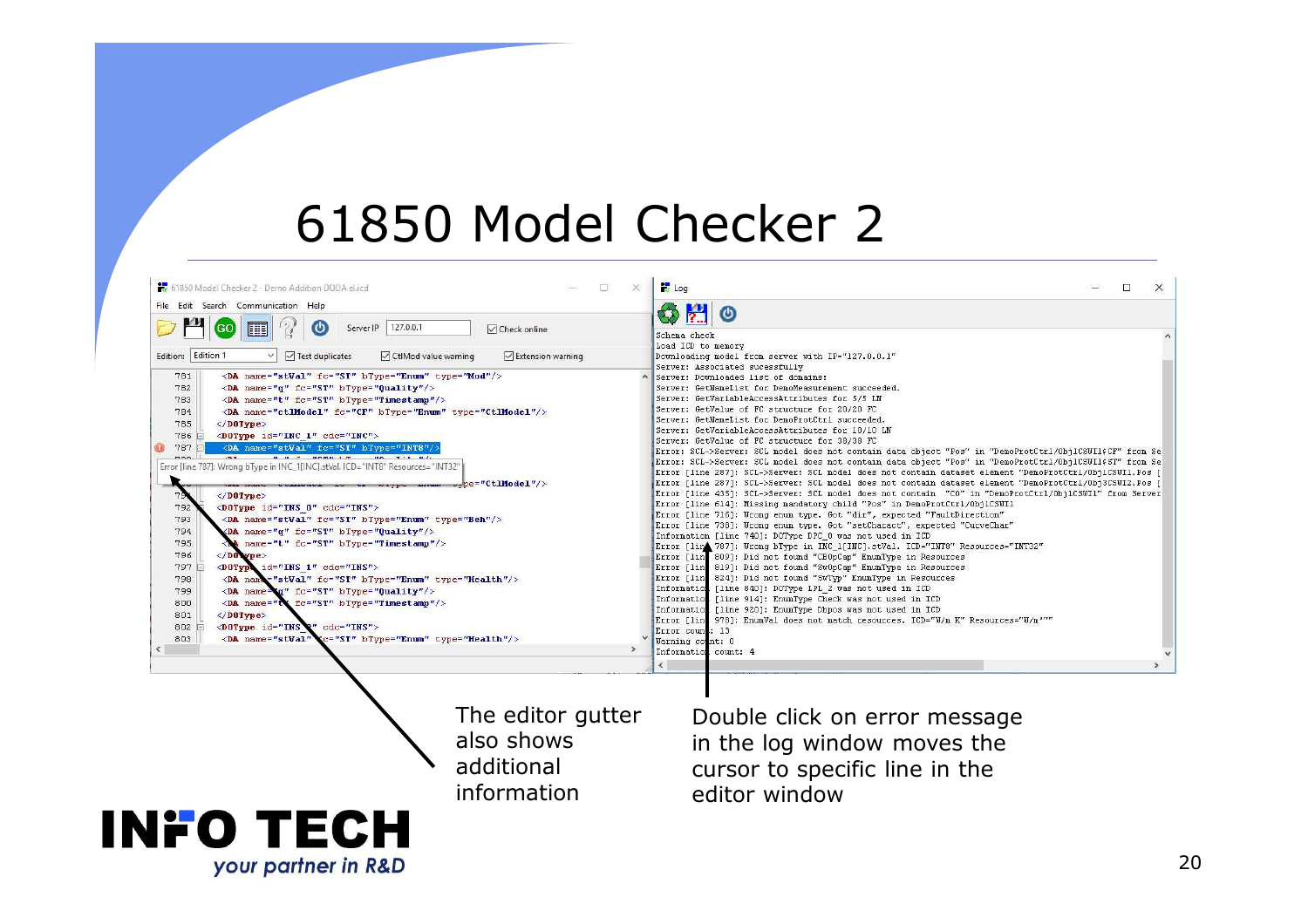#### 61850 Model Checker 2 – On-line test

Explored data model is checked  $\sim$ against ICD file

| Schema check<br>Load ICD to memory<br>Downloading model from server with IP="127.0.0.1"<br>Server: Associated sucessfully<br>Server: Downloaded list of domains:<br>Server: GetNameList for DemoMeasurement succeeded.<br>Server: GetVariableAccessAttributes for 5/5 LN<br>Server: GetValue of FC structure for 20/20 FC<br>Server: GetNameList for DemoProtCtrl succeeded.<br>Server: GetVariableAccessAttributes for 10/10 LN<br>Server: GetValue of FC structure for 38/38 FC<br>Error. SCL->Server: SCL model does not contain data object "Pos" in "DemoProtCtrl/ObjlCSWI14CF" from Se<br>Error: SCL->Server: SCL model does not contain data object "Pos" in "DemoProtCtrl/ObjlCSWI1&ST" from Se<br>Error [line 287]: SCL->Server: SCL model does not contain dataset element "DemoProtCtrl/ObjlCSWI1.Pos [<br>Error [line 287]: SCL->Server: SCL model does not contain dataset element "DemoProtCtrl/Obj3CSWI2.Pos [<br>Error [line 435]: SCL->Server: SCL model does not contain "CO" in "DemoProtCtrl/ObjlCSWIl" from Server<br>Error [line 614]: Missing mandatory child "Pos" in DemoProtCtrl/Obj1CSWI1 |  |
|----------------------------------------------------------------------------------------------------------------------------------------------------------------------------------------------------------------------------------------------------------------------------------------------------------------------------------------------------------------------------------------------------------------------------------------------------------------------------------------------------------------------------------------------------------------------------------------------------------------------------------------------------------------------------------------------------------------------------------------------------------------------------------------------------------------------------------------------------------------------------------------------------------------------------------------------------------------------------------------------------------------------------------------------------------------------------------------------------------------------|--|
|                                                                                                                                                                                                                                                                                                                                                                                                                                                                                                                                                                                                                                                                                                                                                                                                                                                                                                                                                                                                                                                                                                                      |  |
|                                                                                                                                                                                                                                                                                                                                                                                                                                                                                                                                                                                                                                                                                                                                                                                                                                                                                                                                                                                                                                                                                                                      |  |
|                                                                                                                                                                                                                                                                                                                                                                                                                                                                                                                                                                                                                                                                                                                                                                                                                                                                                                                                                                                                                                                                                                                      |  |
|                                                                                                                                                                                                                                                                                                                                                                                                                                                                                                                                                                                                                                                                                                                                                                                                                                                                                                                                                                                                                                                                                                                      |  |
|                                                                                                                                                                                                                                                                                                                                                                                                                                                                                                                                                                                                                                                                                                                                                                                                                                                                                                                                                                                                                                                                                                                      |  |
|                                                                                                                                                                                                                                                                                                                                                                                                                                                                                                                                                                                                                                                                                                                                                                                                                                                                                                                                                                                                                                                                                                                      |  |
|                                                                                                                                                                                                                                                                                                                                                                                                                                                                                                                                                                                                                                                                                                                                                                                                                                                                                                                                                                                                                                                                                                                      |  |
|                                                                                                                                                                                                                                                                                                                                                                                                                                                                                                                                                                                                                                                                                                                                                                                                                                                                                                                                                                                                                                                                                                                      |  |
|                                                                                                                                                                                                                                                                                                                                                                                                                                                                                                                                                                                                                                                                                                                                                                                                                                                                                                                                                                                                                                                                                                                      |  |
|                                                                                                                                                                                                                                                                                                                                                                                                                                                                                                                                                                                                                                                                                                                                                                                                                                                                                                                                                                                                                                                                                                                      |  |
|                                                                                                                                                                                                                                                                                                                                                                                                                                                                                                                                                                                                                                                                                                                                                                                                                                                                                                                                                                                                                                                                                                                      |  |
|                                                                                                                                                                                                                                                                                                                                                                                                                                                                                                                                                                                                                                                                                                                                                                                                                                                                                                                                                                                                                                                                                                                      |  |
|                                                                                                                                                                                                                                                                                                                                                                                                                                                                                                                                                                                                                                                                                                                                                                                                                                                                                                                                                                                                                                                                                                                      |  |
|                                                                                                                                                                                                                                                                                                                                                                                                                                                                                                                                                                                                                                                                                                                                                                                                                                                                                                                                                                                                                                                                                                                      |  |
|                                                                                                                                                                                                                                                                                                                                                                                                                                                                                                                                                                                                                                                                                                                                                                                                                                                                                                                                                                                                                                                                                                                      |  |
|                                                                                                                                                                                                                                                                                                                                                                                                                                                                                                                                                                                                                                                                                                                                                                                                                                                                                                                                                                                                                                                                                                                      |  |
|                                                                                                                                                                                                                                                                                                                                                                                                                                                                                                                                                                                                                                                                                                                                                                                                                                                                                                                                                                                                                                                                                                                      |  |
| Error [line 716]: Wrong enum type. Got "dir", expected "FaultDirection"                                                                                                                                                                                                                                                                                                                                                                                                                                                                                                                                                                                                                                                                                                                                                                                                                                                                                                                                                                                                                                              |  |
| Error [line 738]: Wrong enum type. Got "setCharact", expected "CurveChar"                                                                                                                                                                                                                                                                                                                                                                                                                                                                                                                                                                                                                                                                                                                                                                                                                                                                                                                                                                                                                                            |  |
| Information [line 740]: DOType DPC 0 was not used in ICD                                                                                                                                                                                                                                                                                                                                                                                                                                                                                                                                                                                                                                                                                                                                                                                                                                                                                                                                                                                                                                                             |  |
| Error [line 787]: Wrong bType in INC 1[INC].stVal. ICD="INT8" Resources="INT32"                                                                                                                                                                                                                                                                                                                                                                                                                                                                                                                                                                                                                                                                                                                                                                                                                                                                                                                                                                                                                                      |  |
| Error [line 809]: Did not found "CBOpCap" EnumType in Resources                                                                                                                                                                                                                                                                                                                                                                                                                                                                                                                                                                                                                                                                                                                                                                                                                                                                                                                                                                                                                                                      |  |
| Error [line 819]: Did not found "SwOpCap" EnumType in Resources                                                                                                                                                                                                                                                                                                                                                                                                                                                                                                                                                                                                                                                                                                                                                                                                                                                                                                                                                                                                                                                      |  |
| Error [line 824]: Did not found "SwTyp" EnumType in Resources                                                                                                                                                                                                                                                                                                                                                                                                                                                                                                                                                                                                                                                                                                                                                                                                                                                                                                                                                                                                                                                        |  |
| Information [line 840]: DOType LPL 2 was not used in ICD                                                                                                                                                                                                                                                                                                                                                                                                                                                                                                                                                                                                                                                                                                                                                                                                                                                                                                                                                                                                                                                             |  |
| Information [line 914]: EnumType Check was not used in ICD                                                                                                                                                                                                                                                                                                                                                                                                                                                                                                                                                                                                                                                                                                                                                                                                                                                                                                                                                                                                                                                           |  |
| Information [line 920]: EnumType Dbpos was not used in ICD                                                                                                                                                                                                                                                                                                                                                                                                                                                                                                                                                                                                                                                                                                                                                                                                                                                                                                                                                                                                                                                           |  |
| Error [line 978]: EnumVal does not match resources. ICD="W/m K" Resources="W/m <sup>2</sup> ""                                                                                                                                                                                                                                                                                                                                                                                                                                                                                                                                                                                                                                                                                                                                                                                                                                                                                                                                                                                                                       |  |
| Error count: 13                                                                                                                                                                                                                                                                                                                                                                                                                                                                                                                                                                                                                                                                                                                                                                                                                                                                                                                                                                                                                                                                                                      |  |
| Warning count: 0                                                                                                                                                                                                                                                                                                                                                                                                                                                                                                                                                                                                                                                                                                                                                                                                                                                                                                                                                                                                                                                                                                     |  |
| Information count: 4                                                                                                                                                                                                                                                                                                                                                                                                                                                                                                                                                                                                                                                                                                                                                                                                                                                                                                                                                                                                                                                                                                 |  |